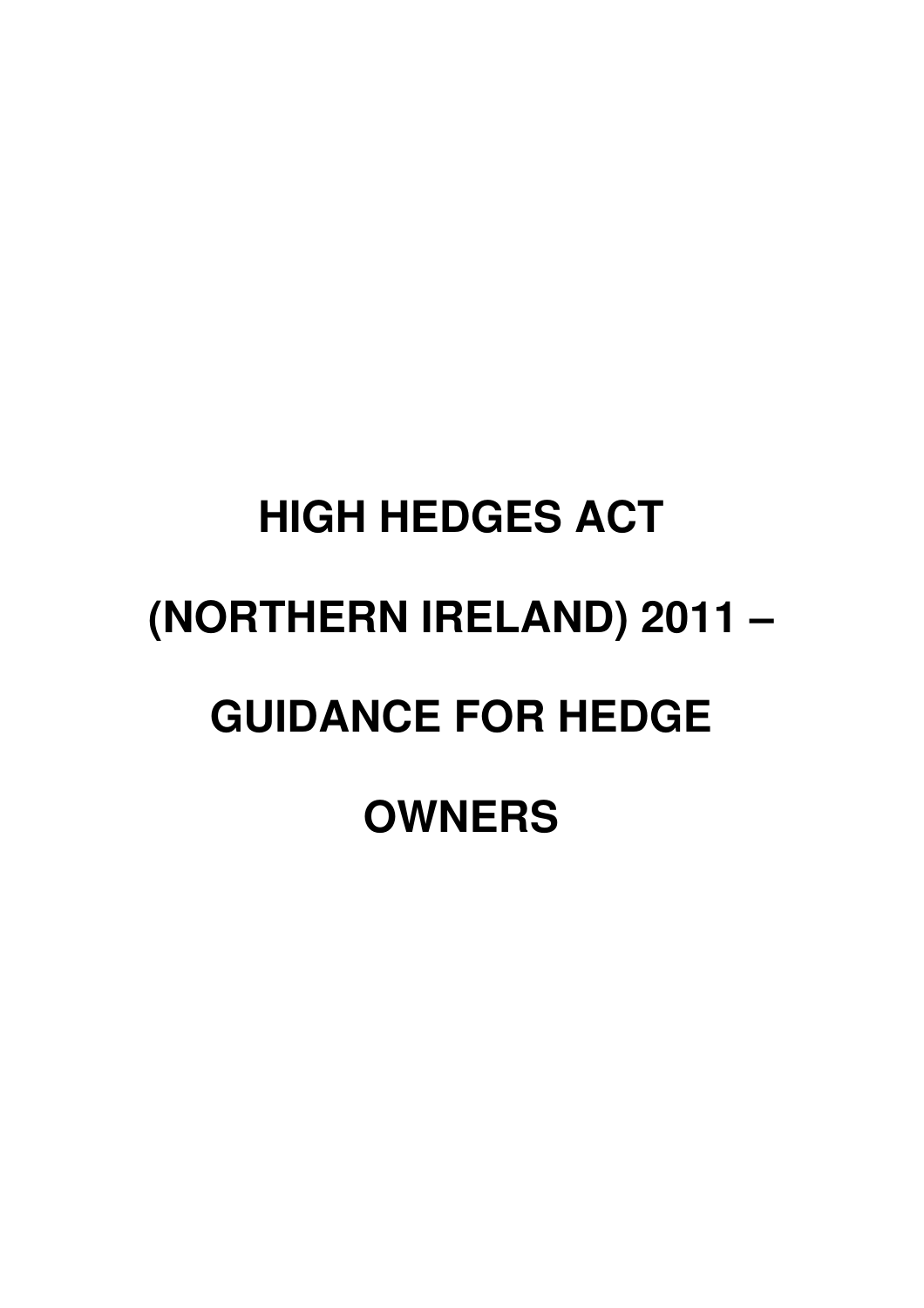# **HOW CAN YOU DEAL WITH A HIGH HEDGE PROBLEM?**

# **Guidance and Advice for HEDGE OWNERS**

**The right hedge can be an enhancement to a garden but the wrong hedge may bring problems.** 

**Use this guide to help you:** 

- **understand what can be done to resolve hedge problems informally;**
- **understand what a council's responsibilities are if a high hedge complaint is lodged with it under the High Hedges Act (Northern Ireland) 2011; and**
- **understand what is and importantly what is not covered by the legislation.**

**This is intended to be a straightforward guide - not a statement of the law.**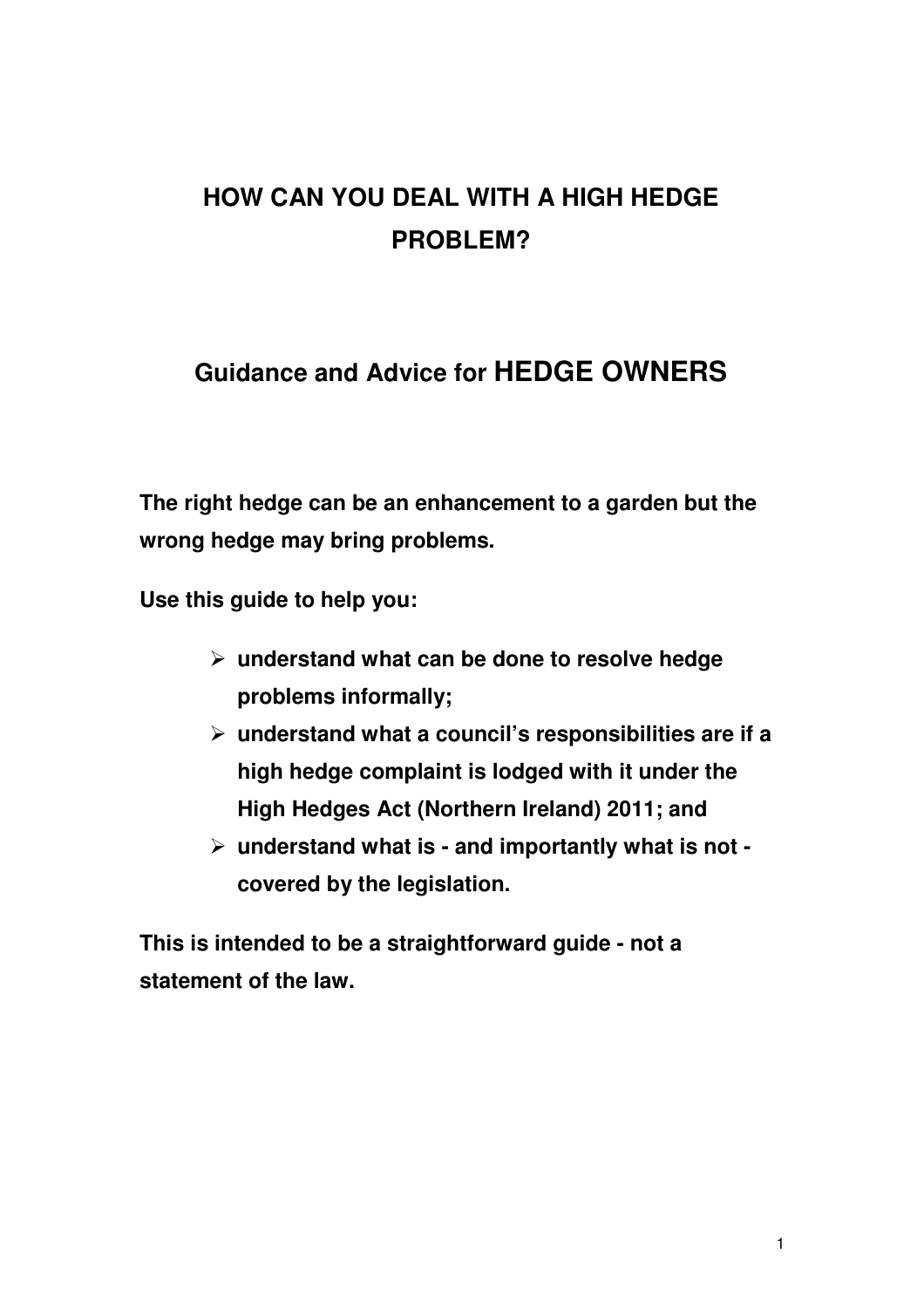## **Introduction**

You do not normally need permission to plant a hedge in your garden and there are no laws that limit the height you can grow your hedge. Nor is it an offence for a hedge of any particular height or species (variety) to be grown. Planning law<sup>1</sup> that governs the height of boundary walls and fences does not apply to hedges.

Problems can however occur if a hedge is allowed to grow unchecked, particularly without considering its effect on neighbours. If a neighbour has an issue about your hedge it is best to talk to them about it and try and sort things out amicably.

Common law rights entitle neighbours to cut overhanging branches back to the boundary line (unless other legal restrictions, such as a tree preservation order, apply), but require the cut foliage to be offered back to the owner. These common law rights do not extend to reducing the height of a hedge without the owner's agreement.

You, as a hedge owner<sup>2</sup>, are responsible for looking after any hedge on your property and for making sure it is not a nuisance to anyone else. This means trimming the hedge regularly, both its top and all sides and ensuring that it does not pose a danger to people or property. In addition, **Roads Service<sup>3</sup> can require trees or hedges blocking sightlines to be cut back**.

The High Hedges Act (Northern Ireland) 2011 provides a new legal basis for taking action over a problem high hedge. The legislation will help people in Northern Ireland who are adversely affected by high hedges bordering their domestic property. It deals with evergreen and semi-evergreen hedges that are more than 2-metres in height and affecting light reaching a neighbouring domestic property. It introduces a formal complaints system that will be operated by local councils, but it should only be used as a **last resort** as

 1 The Planning (General Development) Order (Northern Ireland) 1993

<sup>&</sup>lt;sup>2</sup> The term 'hedge owner' throughout this document means 'every owner and every occupier of the neighbouring land', a term used in the High Hedges Act (Northern Ireland) 2011<br><sup>3</sup> The Roads (Northern Ireland) Order 1993 (Article 50)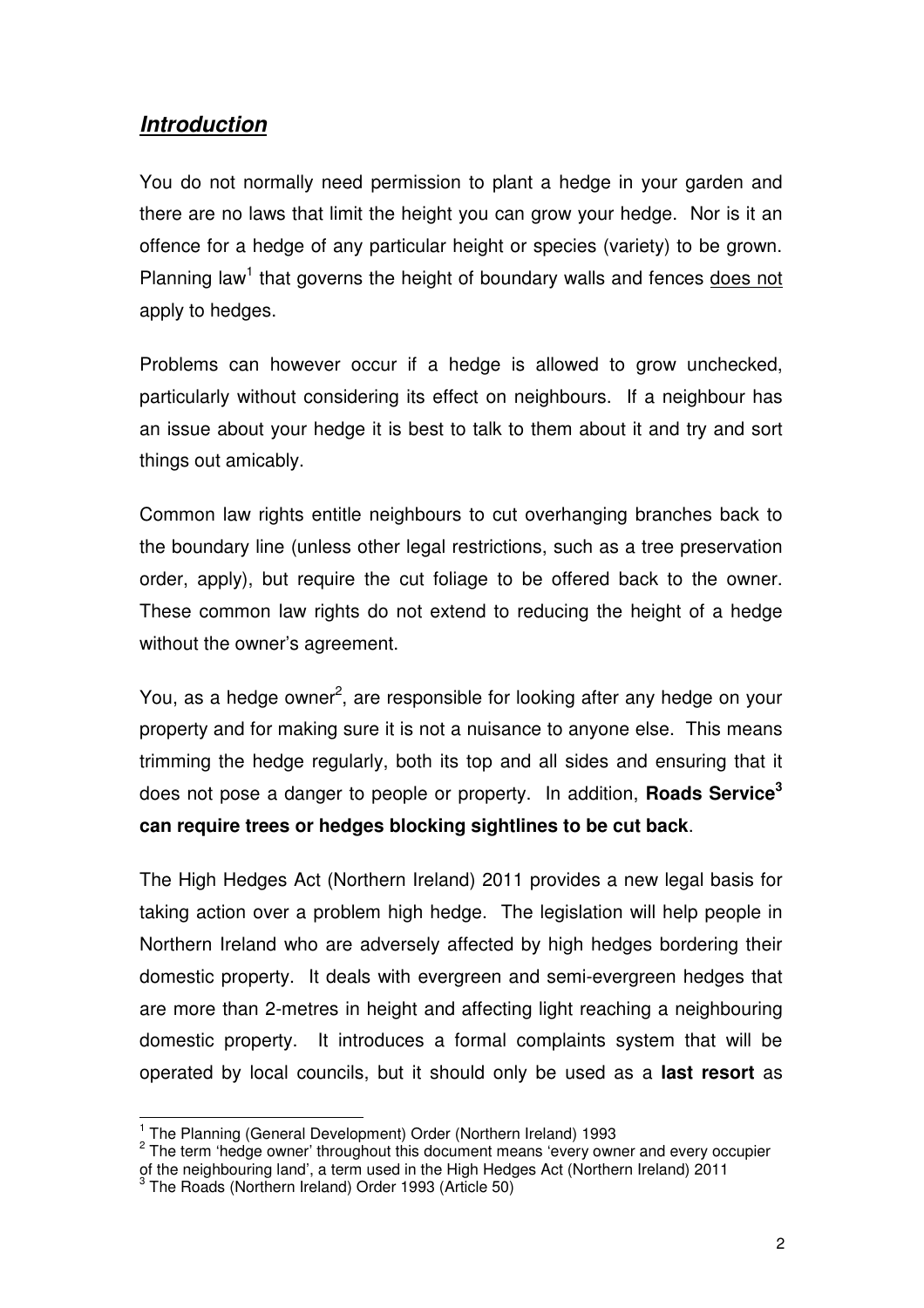neighbours are encouraged to resolve the problem themselves.

The legislation will not mean that all hedges above 2-metres in height will need to be cut down. Nor will people need council permission to grow or retain a hedge along the boundary of their property. Councils will only intervene in circumstances where a complaint is made. Even then, each case will be determined on its own merits.

A complaint cannot be made about single trees or single shrubs, whatever their size. In addition, the High Hedges Act excludes areas of forest or woodland (greater than 0.2 hectares in area).

The Act **only** applies to problems experienced because the hedge is too tall. The problems that will be considered include obstruction of daylight and sunlight, jointly or as separate issues. Loss of view or satellite signals cannot be considered.

## **The right hedge**

The right hedge can be an ideal garden boundary but the wrong hedge may bring problems. A hedge can be cheap to create and last for a long time. It can help bring wildlife into your garden and its flowers, berries and leaves can add colour.

## **The wrong hedge – and what to do about it**

Problems can occur if a hedge is allowed to grow unchecked, particularly without considering its effect on neighbours.

If your neighbour is troubled by your hedge, the best way to deal with the issue is to talk to them about it. It is in both your interests to try and sort things out. After all, you have to continue to live near each other and so it is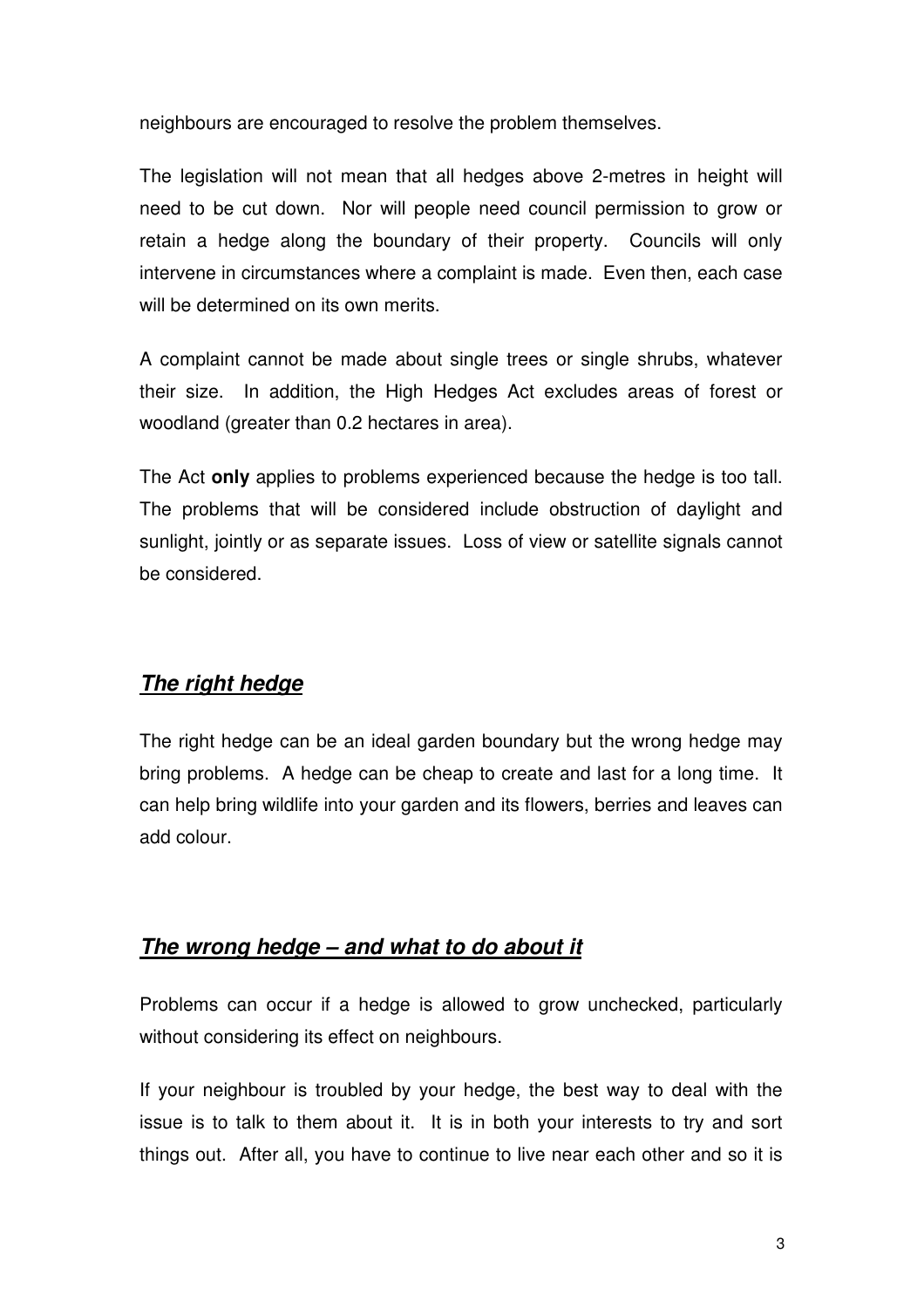better if you are on good terms. If your neighbour has to resort to a formal complaint to the council it might make matters worse.

Here are some things to consider from your neighbour's point of view.

- $\triangleright$  Does your hedge block light to the main rooms in your neighbour's home?
- $\triangleright$  Does it deprive your neighbour of winter sunshine?
- $\triangleright$  Does your neighbour have to have their lights on for longer?
- $\triangleright$  Is your neighbour's garden in shade for much of the day
- $\triangleright$  Have you looked at the hedge from your neighbour's side? It may give you a better idea of how it affects their property.

If you can answer yes to any of these questions I am sure you will wish to resolve the problem amicably, remember you could find yourself in a similar position and you would want your problem to be treated seriously.

In the event that you cannot resolve the problem to your neighbour's satisfaction you may wish to familiarise yourself with the council guidance which sets out the steps that can be taken by the complainant and consider the implications for you if their complaint is successful.

## **What is a High Hedge?**

A high hedge is defined in the Act as so much of a barrier to light as is formed wholly or predominantly by a line of two or more evergreen or semi-evergreen trees or shrubs and rises to a height of more than 2 metres above ground level. But, for these purposes, a line of evergreens or semi-evergreens is not to be regarded as forming a barrier to light if gaps significantly affect its overall effect as such a barrier at heights of more than 2 metres above ground level.

When considering whether your hedge could be the subject of a complaint under the Act, you should consider the following series of questions: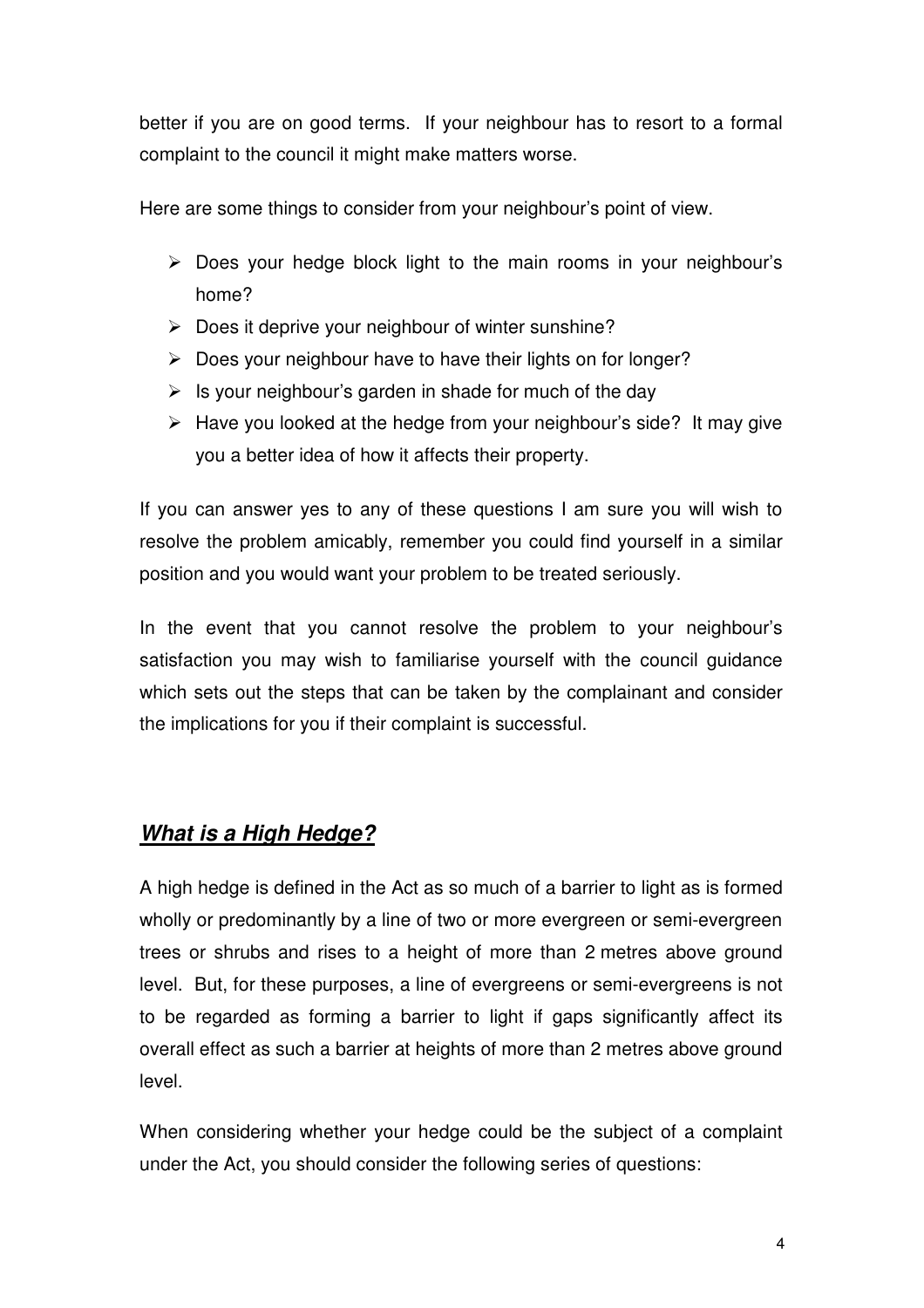- is the hedge or the portion that is causing problems made up of a line of two or more trees or shrubs;
- is it mostly evergreen or semi-evergreen;
- is it more than 2 metres above ground level;
- even though there are gaps in the foliage or between the trees, is the hedge still capable of obstructing light.

If the answer to all these questions is 'yes', then it is likely to be a high hedge for the purposes of the Act.

It is not necessary for the whole of the hedge to fall within the definition. If some parts of it qualify, they can be considered as individual hedges under the Act.

The following additional information might help when you are considering the answers to the questions set out above.

## **Line of two or more trees or shrubs**

A complaint cannot be made under the Act about single trees or shrubs, whatever their size. A tree or shrub that has multiple stems, all growing from the same trunk or root plate, remains a single tree or shrub and so falls outside the scope of the Act. This is the position even though the multiple stems might result in a considerable spread.

The two or more trees or shrubs do not have to form a straight line. As long as they are roughly in line, they will be caught. A group of trees forming a woodland area of 0.2 hectares or more is specifically excluded from the Act. The area of 0.2 hectares only relates to an area of **woodland**. It **does not** relate to the area of a garden or the area occupied by a long single line of trees.

## **Mostly evergreen or semi-evergreen**

The Act applies not only to Leyland cypress or conifers but also includes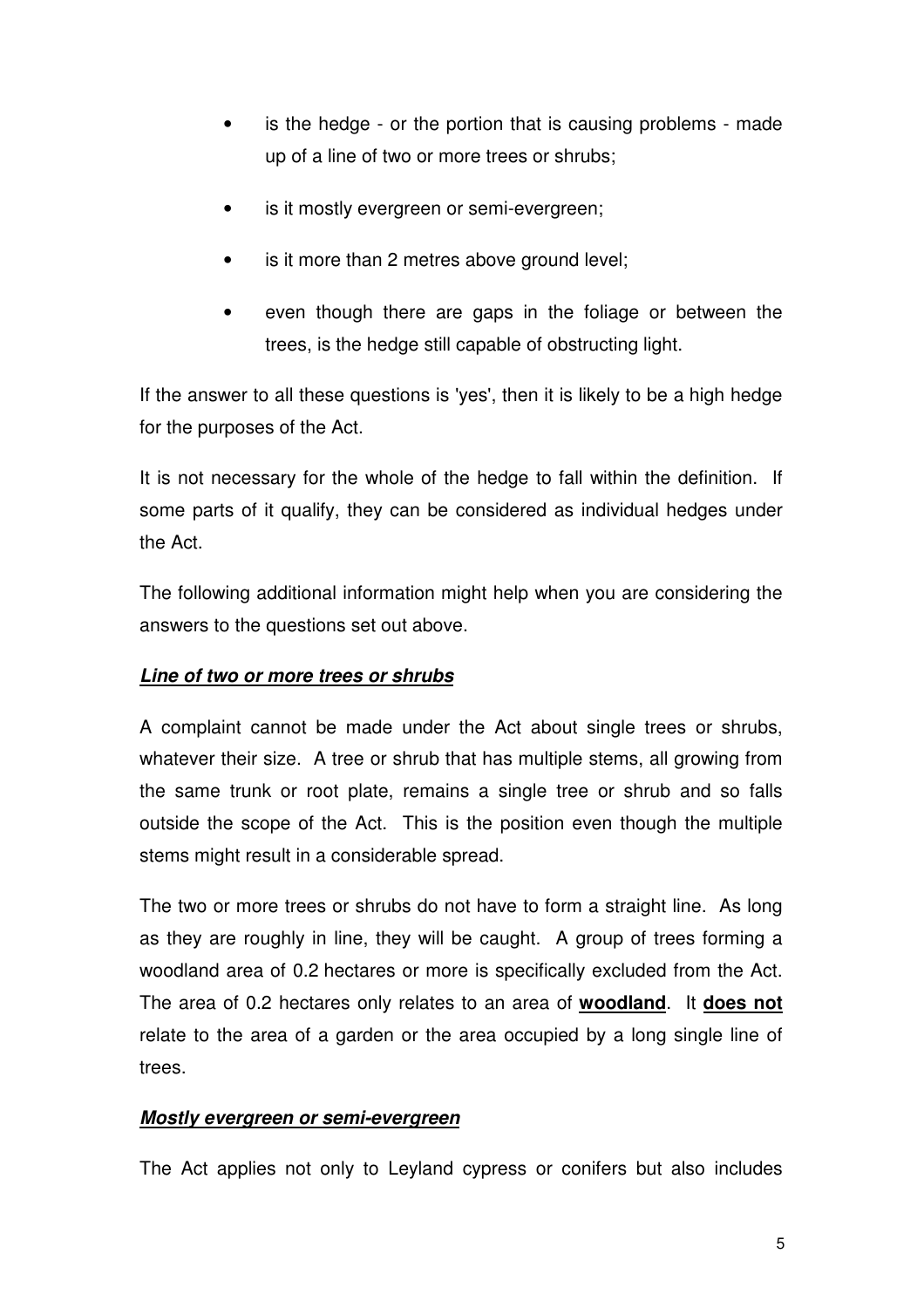other evergreen trees or shrubs, such as laurel. It does not include climbing plants, such as ivy, or bamboo - which is classed as a grass.

The term semi-evergreen is not separately defined in the Act but normally means that the hedge retains some live foliage throughout the year. Depending on geographical location, they may drop their leaves in cold winters but retain them in mild winters.

Deciduous trees lose all their living leaves during part of the year, thus Beech hedges are excluded. Although they may retain some foliage for most of the year, this is brown and dead.

Reference works such as Hillier Gardener's Guide to Trees and Shrubs or the RHS A-Z Encyclopedia of Garden Plants may help to clarify whether particular trees and shrubs are classed as evergreen, semi-evergreen or deciduous.

A hedge does not have to comprise wholly evergreen or semi-evergreen trees or shrubs to fall within the definition. The Act applies to hedges that are predominantly evergreen or semi-evergreen. Whether a particular hedge is mostly evergreen or semi-evergreen is a matter of judgement. It does not necessarily require a set number or proportion of the trees or shrubs in the hedge to meet this description.

The effect of including predominantly evergreen or semi-evergreen hedges is to bring mixed hedges - that include some deciduous species - within the scope of the definition. Thus deciduous trees that are located within a predominantly evergreen hedge might be the subject of a complaint under the Act.

#### **More than 2 metres above ground level**

The 2 metres should be measured from the ground where the hedge is growing - that will usually be on your side. Even if the property affected is on a lower (or higher) level than the land where the hedge is situated, the 2 metres should still be measured from the ground where the hedge is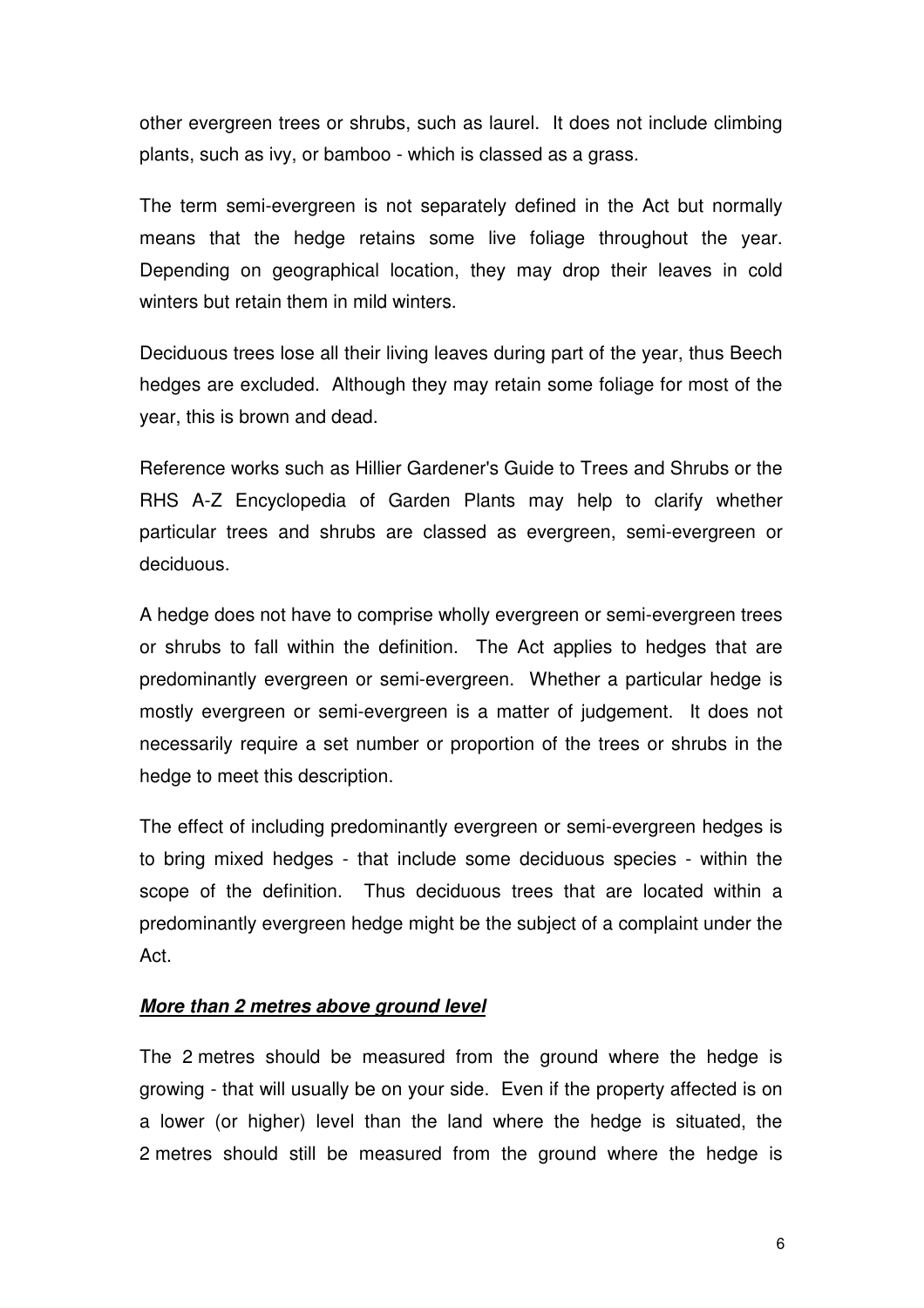growing. This is in line with planning requirements for a wall.

For these purposes, ground level means the natural level of the ground where the hedge is situated. Normally, therefore, any measurements should be taken from the ground at the base of the trunks or stems of the trees or shrubs in the hedge. An exception might be where the hedge has been planted on a mound, or in a bed or other container that is raised above the ground. In such a case, the measurement should be from the natural ground rather than of the hedge alone.

In order for a complainant to make a complaint about a high hedge, it should be sufficient for them to estimate of the height of the hedge in order to determine whether or not the hedge falls under the scope of the Act. Neither the legislation nor the guidance suggests that the complainant should enter a neighbour's land to take any measurements – this will be the responsibility of the council if a formal complaint is made.

When a council is investigating a high hedge complaint, it will need to measure the height of the hedge on the complainant's side to assess the impact on the complainant's property. It will also need to confirm that the height of the hedge is more than 2-metres which is likely to necessitate measurements on the hedge owner's side, depending on the specific circumstances and also to ensure that any remedial action does not require the hedge to be reduced below 2 metres on the land where it is growing.

#### **Barrier to light**

The Act applies to hedges that, despite any gaps that occur above the 2 metre mark, act as a barrier to light. This is about the physical appearance of the trees and shrubs in question - and whether or not they form what we might commonly consider to be a hedge. Only what they look like above 2 metres counts. This is consistent with the fact that complaints cannot be brought against 2 metre high hedges. It effectively takes anything below this height outside the scope of the Act.

Whether a particular hedge meets this criterion is a matter of judgement,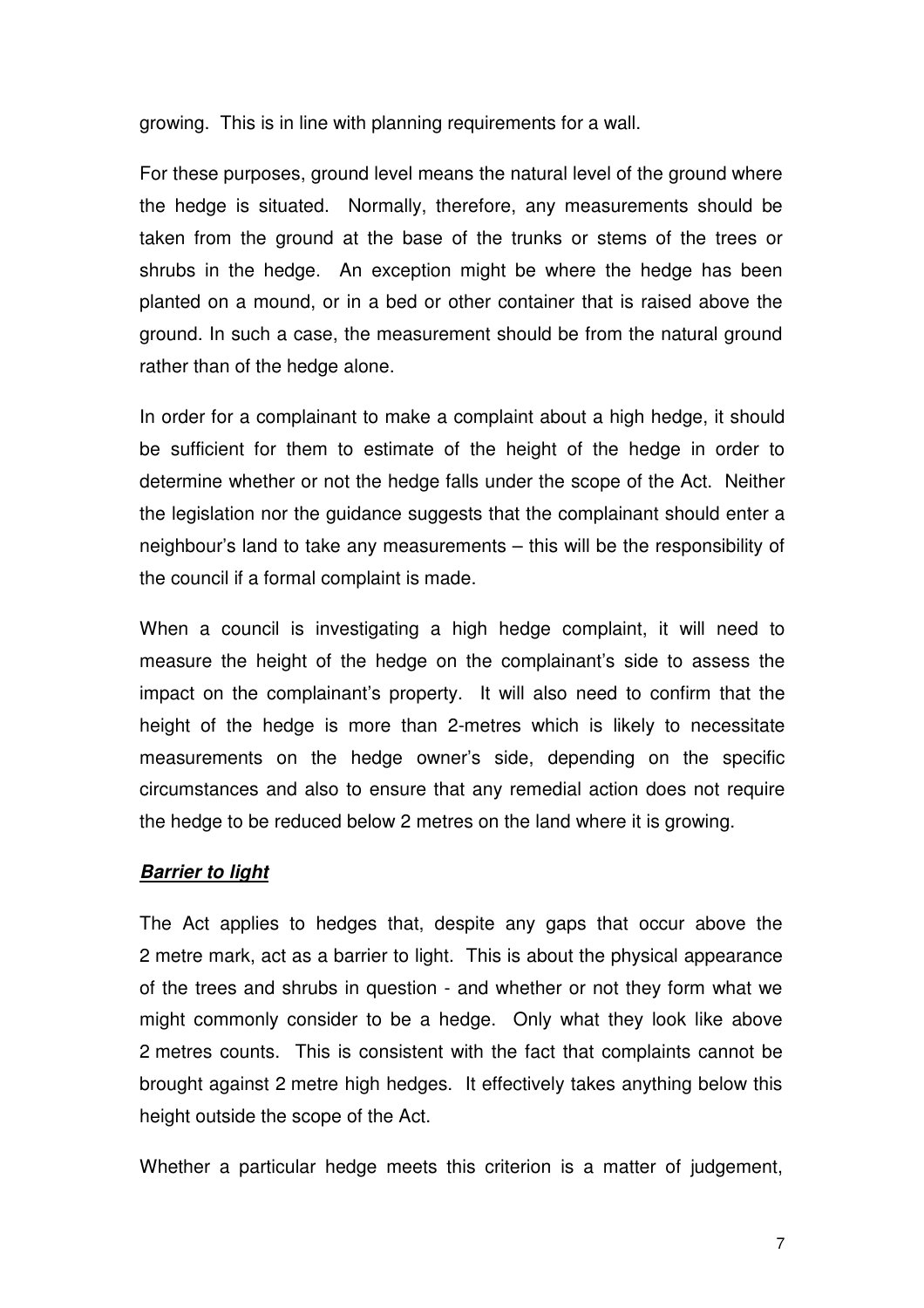depending on its composition, form, growth habit, and past management. The key question is whether - even though there might be gaps in the foliage or between the trees or shrubs - the hedge is capable of obstructing light.

The trees or shrubs in the hedge may have been closely planted and become so entangled that they appear as a solid green wall. In such circumstances, the matter is straightforward: the hedge is evidently capable of blocking light. Other cases may be more difficult to judge. The trees or shrubs may be more widely spaced so their branches are not touching. Branches might have fallen off or been removed so the canopy is lifted. Or the growth might be straggly and foliage sparse. Such cases must be assessed individually, on their particular merits. But, if individual trees or shrubs are so widely spaced, or the gaps in the foliage are so extensive, that it is possible to see what lies behind them, then the hedge might fall outside the Act.

If someone were to remove every other tree from their hedge, whether or not it would still be caught under the definition would depend on what the hedge looks like afterwards. If, despite any gaps, the hedge still acts as a barrier to light; and it comprises wholly or predominantly a line of two or more evergreen or semi-evergreen trees or shrubs; and it is over 2 metres high then it would meet the definition of a high hedge. Insofar as parts of the hedge meet the definition, they could be considered as individual hedges.

## **What happens if your neighbour makes a complaint?**

If you own a high hedge, your neighbour is required to approach you to ask you to reduce the height of the hedge. If you cannot resolve the issue by discussion, you may wish to consider mediation, although there may be a cost associated with this. Further information on mediation services can be found in Annex A.

If the situation cannot be resolved amicably and your neighbour makes a formal complaint to the council, the council will visit the site to investigate the complaint.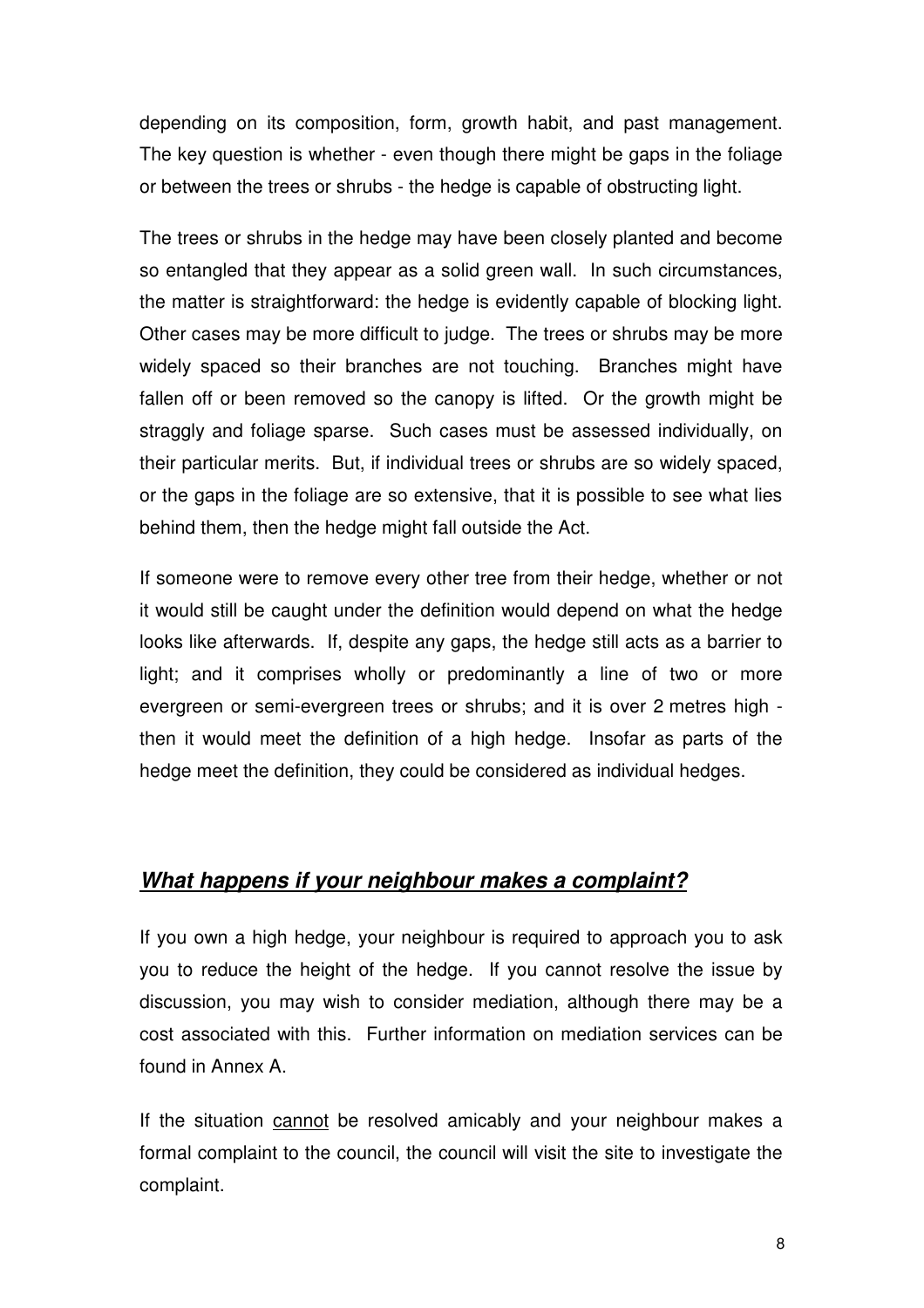In essence, the council will consider whether the hedge meets the criteria of the High Hedges Act. It will carry out an investigation which includes seeking your views and, if necessary, take representations from interested parties. As part of the process of gathering and assessing the evidence, council officers are likely to visit your property to examine the hedge and may take photographs and hedge samples. The council is not there to facilitate mediation or negotiation between you and your neighbour and there will be no discussions of the merits of the complaint. The council will give you 24 hours notice before visiting your property.

**If it thinks it is justified, the council may issue a notice requiring you, the hedge owner, to remedy the problem**. This is known as a remedial notice and gives effect to the council's decision. It details the action to be taken to restore a suitable balance between the amenity enjoyed by the complainant and the hedge owner. The notice will specify what needs to be done – how much needs to be cut off the height of the hedge and what needs to be done to keep it at the lower height.

This remedial notice will be registered as a statutory charge – this means that any prospective buyers of the land in question will be made aware of the hedge problems. A remedial notice will run with the land in question and is binding on whoever owns or occupies it. This includes not only whoever owns or occupies the land at the time the notice is issued, but also their successors. Remedial notices are not, therefore, served on or addressed to a particular person. **The remedial notice is registered as a statutory charge on the property and remains as a charge to cover ongoing maintenance unless the hedge is removed or circumstances change**. (For further information see High Hedges Act (Northern Ireland) 2011 – Guidance for Councils).

#### **Fees**

If the council has decided to issue a remedial notice and that notice takes effect (after any appeals have been processed), the council can levy a fee on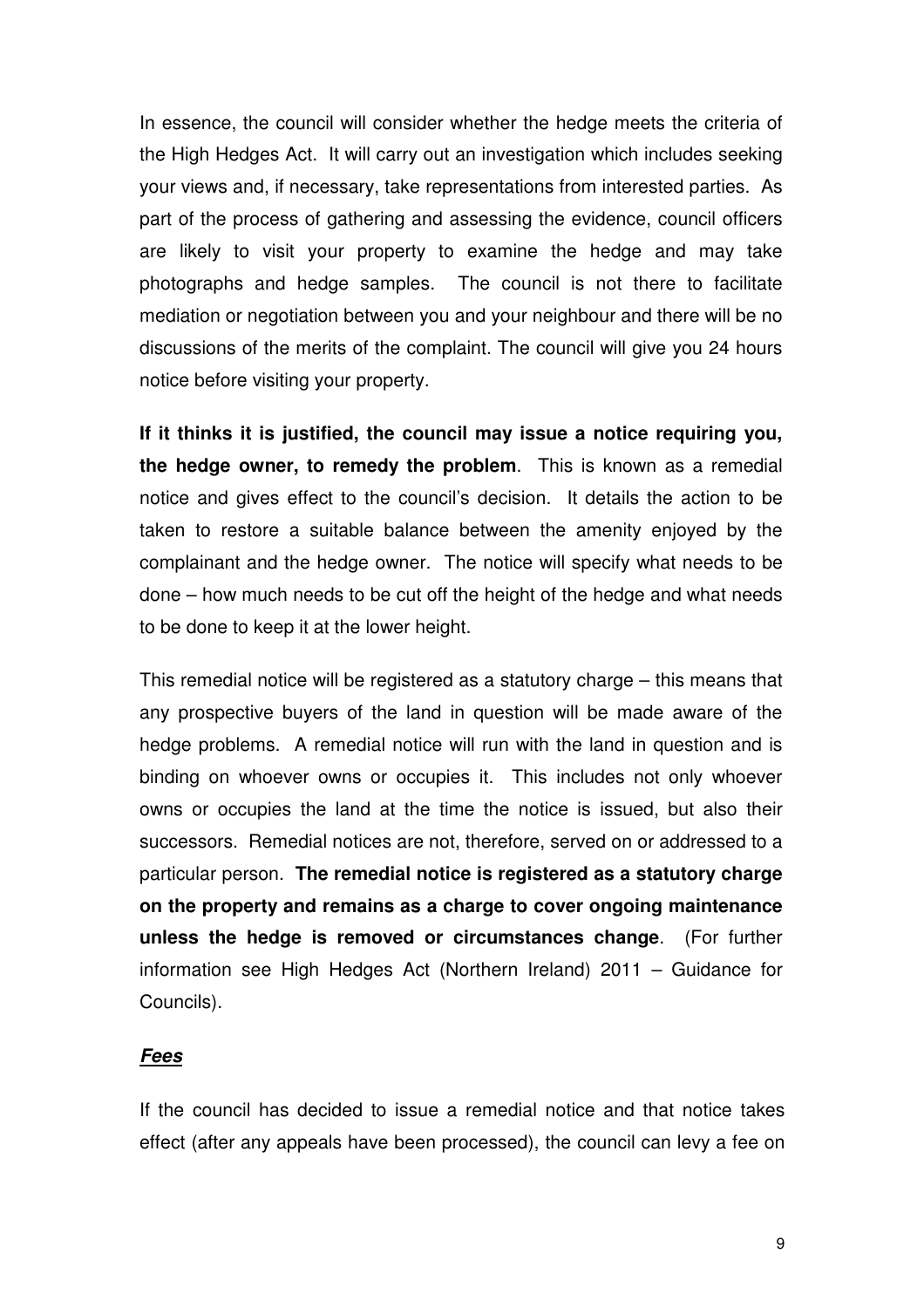you, the 'hedge owner', to recover the investigation and administration costs arising as a result of a complaint under the High Hedges Act.

In cases of joint ownership, the High Hedges Act allows a council to require payment of a fee from every owner and every occupier of the land. This fee transfer mechanism is laid out in the High Hedges (Fee Transfer) Regulations (Northern Ireland) 2012. There are no circumstances in which a refund of this fee can be offered. If unpaid, the council will seek recovery of any outstanding fees and the High Hedges Act provides for the registration as a statutory charge of an unpaid fee by the owner/occupier of the neighbouring land.

## **Failure to comply with a remedial notice**

Both the owner and occupier of the land where the hedge is situated could be prosecuted for failure to comply with the requirements of a remedial notice. The council has the power to carry out the remedial work. The costs of this work can be recovered from the owner or occupier of the land. This includes the cost of dealing with any waste removed from the site at the owner or occupier's request. Any unpaid expenses would (until recovered) be registered as a statutory charge on the property.

The council will provide you with a copy of all the papers relating to the case, including the decision notice and remedial notice.

# **Legal and environmental factors to be considered when a council is assessing the content of a remedial notice**

When deciding the contents of a remedial notice, the council must consider any relevant legal or environmental issues:

## **Protected trees**

When considering a high hedge complaint, the council will need to know if any trees that form part of the hedge are protected, either by a tree preservation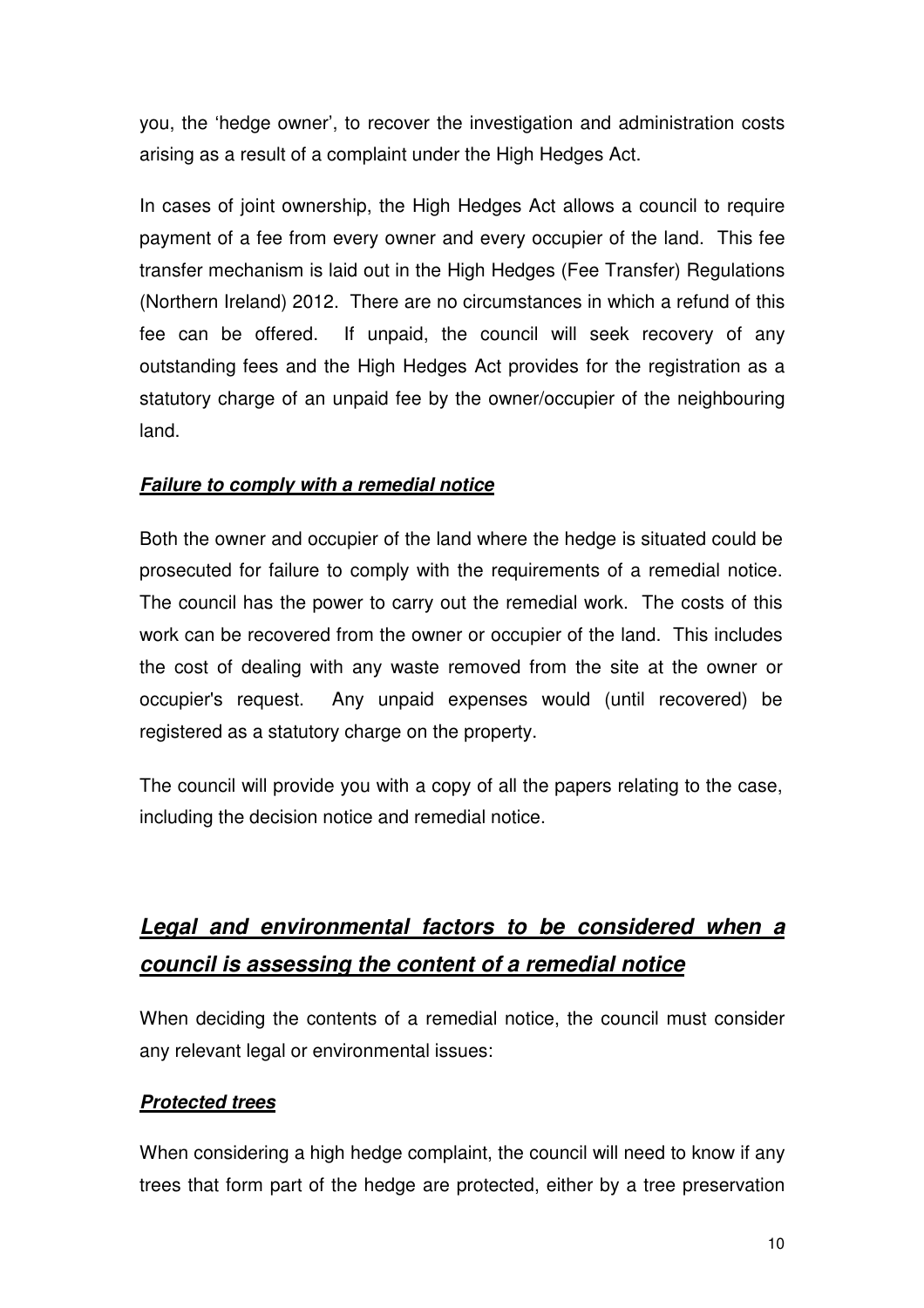order or because they are in a conservation area. You will be expected to provide this information when contacted by the council.

## **Planning conditions**

Some hedges must be retained under the terms of a condition attached to a planning permission. You will be expected to advise the council if any such restrictions are in existence.

## **Historic, wildlife and landscape value**

Councils must also take account of other factors such as:

- whether the hedge is part of or within the boundaries of a listed building, registered park or garden or other site of archaeological or historic importance and the effect that any removal may have on the said site;
- whether it has historic associations or contains veteran trees:
- whether it is situated in an Area of Outstanding Natural Beauty, or forms an important link with other landscape features;
- whether it is within a designated nature conservation site such as an Area of Special Scientific Interest<sup>4</sup>;
- whether any protected birds, animals or plants are present in the hedge<sup>5</sup> and how they would be affected by any works, having regard not only to relevant legislation but also to local Biodiversity Action Plan policies;
- whether appropriate advice has been taken to ensure that the proposed remedial action will not result in the hedge dying; or

 4 See the Environment (Northern Ireland) Order 2002

<sup>&</sup>lt;sup>5</sup> See the Wildlife and Natural Environment Act (Northern Ireland) 2011, the Conservation (Natural Habitats etc) Regulations (Northern Ireland) 1995 and the Wildlife (NI) Order 1985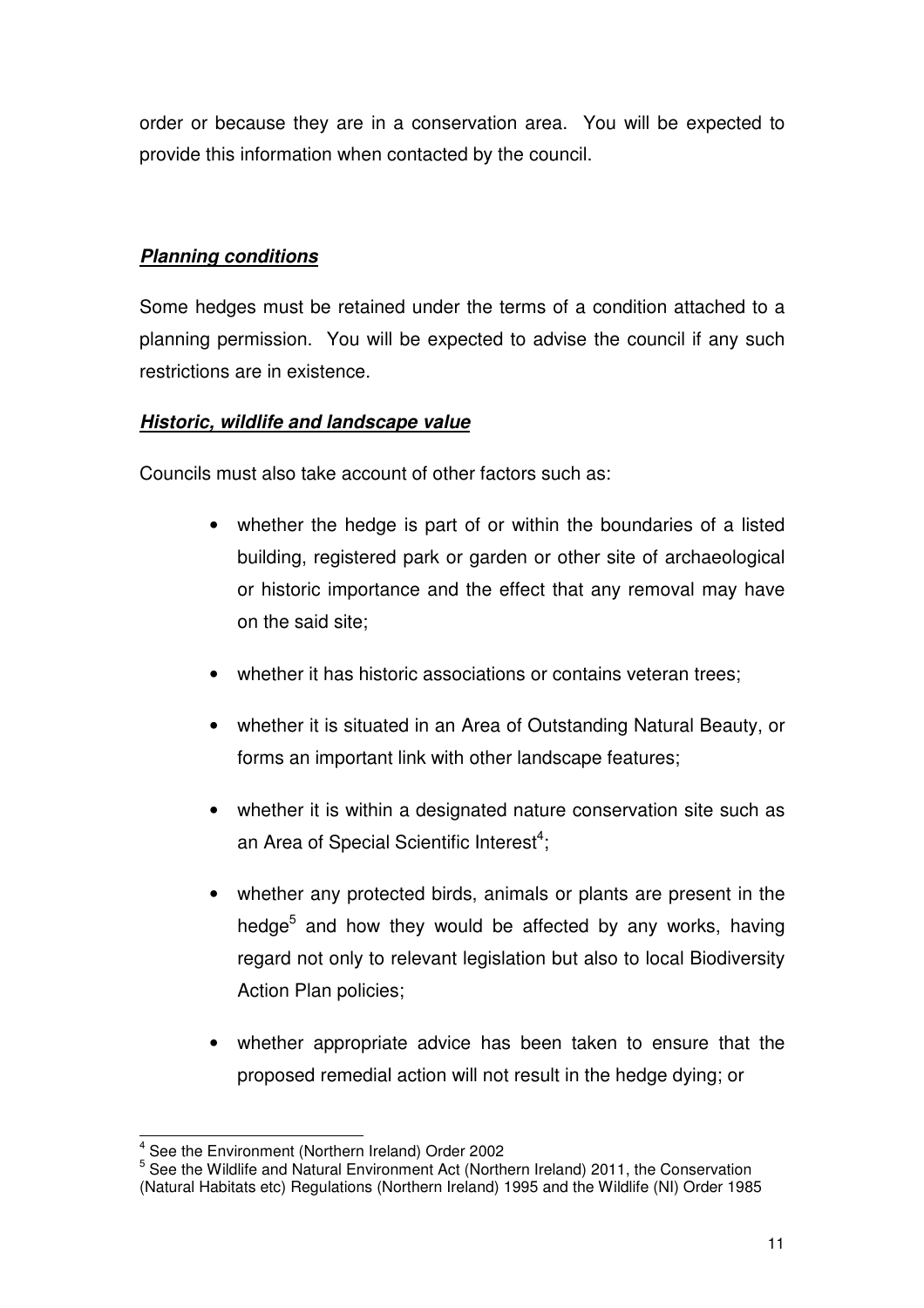• the potentially seasonal nature of the work since hedge cutting should be avoided during the bird nesting season (March – August) if birds are nesting in the hedge.

## **Covenants**

Some properties have legal covenants that stipulate the size or type of hedge that can be grown. They might, for example, require that a hedge is kept tall in order to provide a screen or shelter. These are private rights or restrictions which are normally enforceable through the civil courts.

The terms of a covenant could, nevertheless, be relevant to a complaint, though they would not necessarily be decisive: it is possible that other factors, including the wider public interest, could have greater weight and importance. How long ago the restriction was introduced, its original purpose and whether circumstances remain the same could be material in considering the continuing relevance of any covenant.

## **Farm hedges**

Hedgerows are a characteristic feature of the landscape and many form field boundaries which are valuable for wildlife, attractive in the landscape and are an important part of our heritage. If a problem hedge is on farm land which may be subject to Cross-Compliance requirements (aimed at protecting nesting birds and securing a supply of food for a range of wildlife), the council should discuss the matter with countryside management staff at the local DARD office before deciding the contents of a remedial notice, particularly in relation to the timescale within which the remedial works should be completed.

## **How do I appeal against the council's decision?**

If you are unhappy with the council's decision, you can appeal to the Northern Ireland Valuation Tribunal. (For information on appeals see High Hedges Act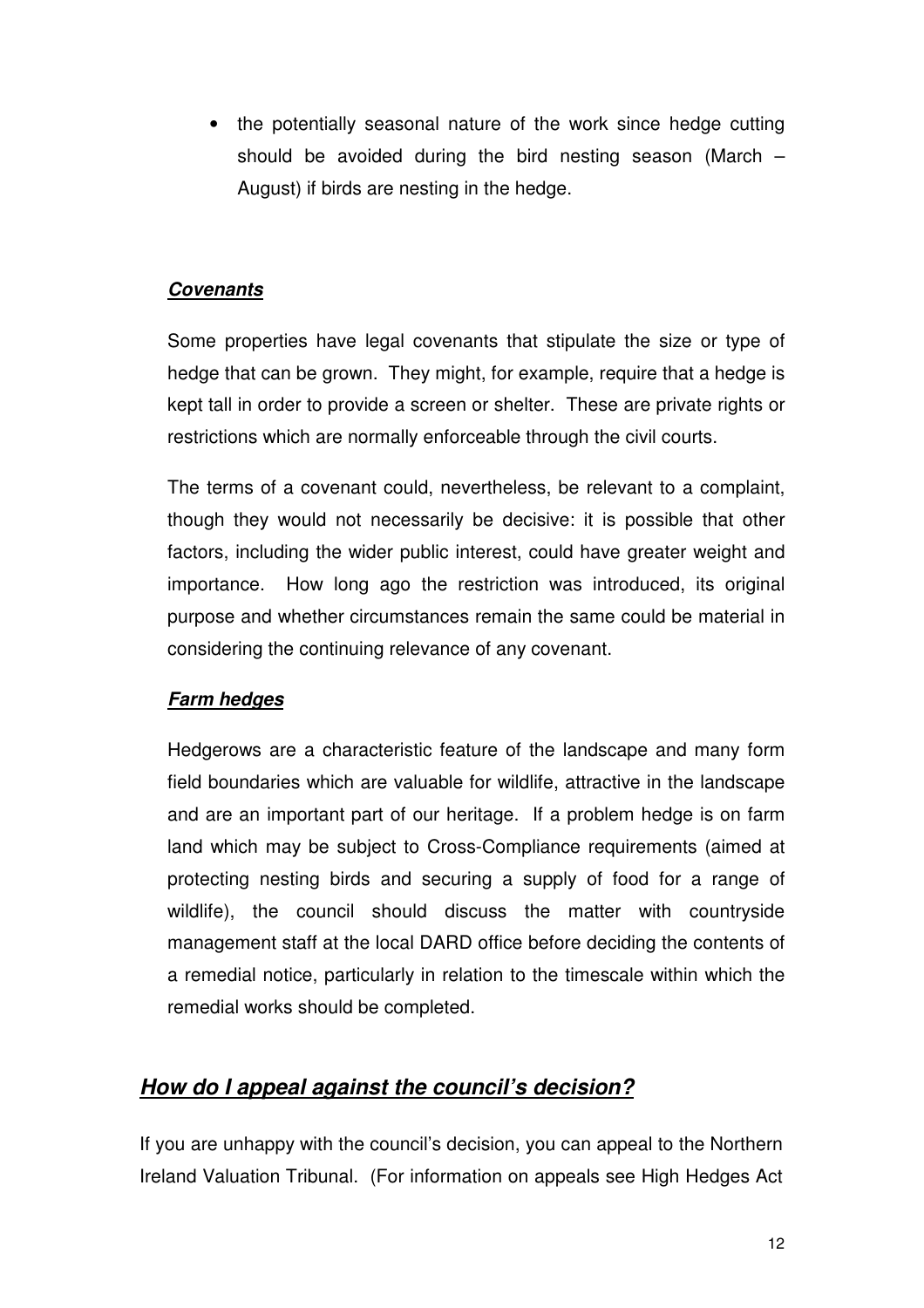(Northern Ireland) – Guide to Appeals). If the Tribunal upholds the council's decision, the remedial notice will take effect.

Any appeal should be made on the High Hedges Appeals Form (available from the Northern Ireland Valuation Tribunal) and should be accompanied by the appropriate fee. Before you appeal, you should consider carefully the reasons for the council's decision.

If you decide to appeal, the Northern Ireland Valuation Tribunal will review the case file with all relevant documentation and may also visit the site to view the hedge and assess its impact.

If you consider that the council has not applied the legislation correctly, you can refer the matter to the council's own complaints procedures or to the Northern Ireland Ombudsman. It is possible in certain circumstances to make an application to the High Court for a judicial review. Such a review is about whether the council has applied the law properly by adhering to the proper procedures.